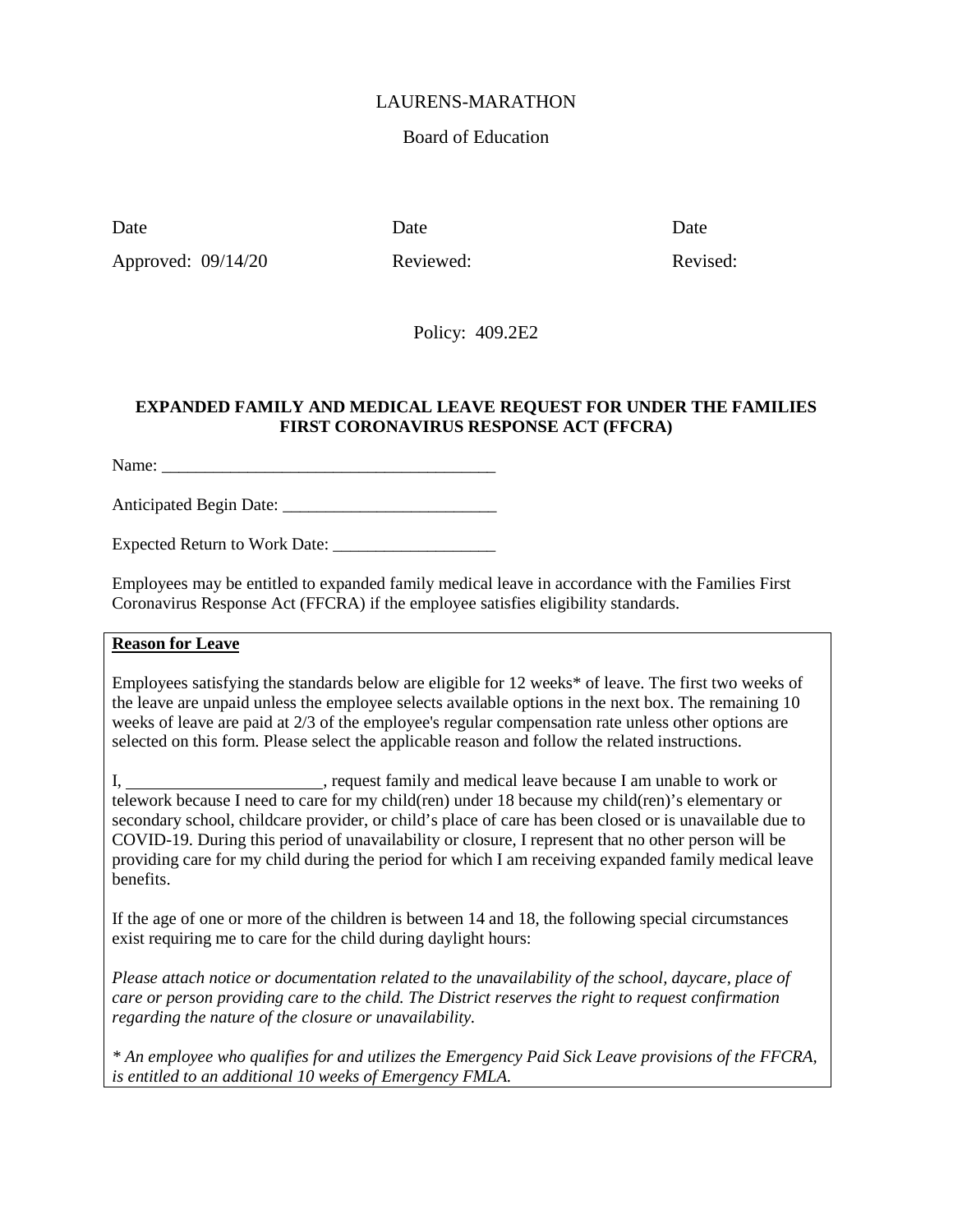#### **Substitution of Paid Leave for the First Ten Days of Expanded Family Medical Leave**

In accordance with the FFCRA, the first ten days of expanded family medical leave is unpaid, however you may be eligible to use Emergency Paid Sick Leave provided through the FFCRA to cover this period at 2/3 of full pay. In the event you have already used Emergency Paid Sick Leave, you are permitted to use available District-provided paid leave to cover this period at full pay. Please indicate if you would like to use paid leave during the first 10 days of your absence and how many hours you plan to use. Requested leave is subject to availability based on confirmation by the School District. If requesting Emergency Paid Sick Leave, please complete and submit an "Emergency Paid Sick Leave Request Form."

\_\_\_Emergency Sick Leave \_\_\_Sick Leave \_\_\_Personal Leave

# **Supplement 2/3 Pay with Accrued District Leave**

Employees may choose to supplement the 2/3 pay provided through expanded family medical leave with accrued District leave to earn full compensation. Please indicate if you would like to use paid leave during your expanded family medical leave to supplement your 2/3 expanded family medical leave compensation. Requested leave is subject to availability based on confirmation by the District.

Emergency Sick Leave \_\_\_Sick Leave \_\_\_Personal Leave

After completing the first ten days of expanded family medical leave, an employee may choose to take 10 weeks of continuous leave under expanded family medical leave for the reason indicated above. Continuous leave means the employee will not complete any District duties during this period but will be compensated based on the options selected above.

An employee may also choose to take 10 weeks of intermittent leave only with the District's permission. Intermittent leave means an employee will complete some District duties on a modified schedule as approved by the employee's supervisor. When using intermittent leave, the employee will receive full regular pay for hours worked and 2/3 of regular pay during periods on expanded family medical leave unless supplemented in a manner noted above.

I am requesting (choose one):

\_\_\_ continuous leave

\_\_\_ intermittent leave

If your need for leave is intermittent, please describe the requested schedule for your intermittent leave:

\_\_\_\_\_\_\_\_\_\_\_\_\_\_\_\_\_\_\_\_\_\_\_\_\_\_\_\_\_\_\_\_\_\_\_\_\_\_\_\_\_\_\_\_\_\_\_\_\_\_\_\_\_\_\_\_\_\_\_\_\_\_\_\_\_\_\_\_\_\_\_\_\_\_\_\_\_\_\_\_\_\_\_\_\_

| I acknowledge that the above information is true to the best of my knowledge. |
|-------------------------------------------------------------------------------|
| Signed                                                                        |
|                                                                               |

Date \_\_\_\_\_\_\_\_\_\_\_\_\_\_\_\_\_\_\_\_\_\_\_\_\_\_\_\_\_\_\_\_\_\_\_\_\_\_\_\_\_\_\_\_\_\_\_\_\_\_\_\_\_\_\_\_\_\_\_\_\_\_\_\_\_\_\_\_\_\_\_\_\_\_\_